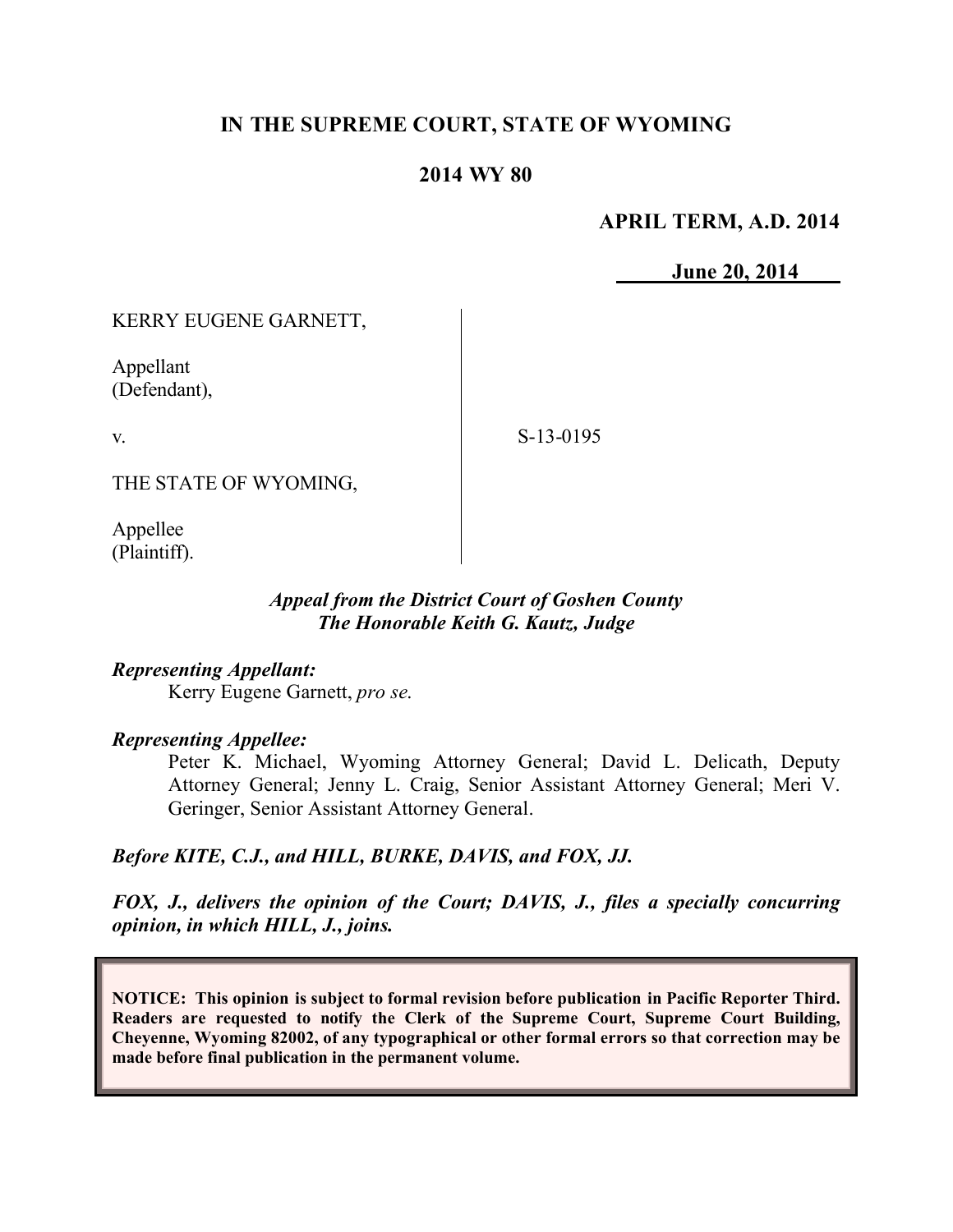**FOX**, Justice.

[¶1] Kerry Garnett, Appellant, filed documents entitled Motion to Vacate Judgment and Sentence and/or Motion to Correct Illegal Sentence, Motion for Order to Show Cause, and Motion for Hearing challenging his transfer from a Wyoming penitentiary to a Virginia facility to serve his term of incarceration*.* The district court denied Mr. Garnett's motions, and we affirm.

## *ISSUE*

[¶2] Mr. Garnett, who appears *pro se*, did not specifically state what he believes to be the issue in this appeal. Nevertheless, the following question can be distilled from his argument: Did the district court abuse its discretion by denying Mr. Garnett's motions concerning his transfer to an out-of-state prison?

## *FACTS*

[¶3] The underlying facts of Mr. Garnett's conviction are not material to this appeal and have been previously set out in detail in *Garnett v. State*, 769 P.2d 371, 372 (Wyo. 1989). We will not repeat them here.

[¶4] After Mr. Garnett pled guilty to first-degree felony murder and aggravated burglary, he was sentenced to life in prison on the murder charge plus twenty to twentyfive years for the burglary count. Mr. Garnett did not appeal his conviction, although through the years he has filed unsuccessful motions and petitions concerning his conviction and sentence. *Id*. In the latest salvo, Mr. Garnett filed a collection of motions asserting that his sentence is illegal because the Wyoming Department of Corrections (DOC) transferred him to a facility in Virginia to serve out his sentence in 2013. He argued that because of the alleged illegality of the transfer, the warden at the Wyoming State Penitentiary must be ordered to show cause why Mr. Garnett should no longer be incarcerated here.

[¶5] The district court denied Mr. Garnett's motions, succinctly stating that they "are without merit and beyond the jurisdiction of this Court." This appeal was timely perfected.

## *STANDARD OF REVIEW*

[¶6] "A motion to correct an illegal sentence under W.R.Cr.P. 35(a) is addressed to the sound discretion of the sentencing court." *Mead v. State*, 2 P.3d 564, 566 (Wyo. 2000). We, therefore, apply our abuse-of-discretion standard in reviewing a denial of a motion to correct an illegal sentence. *Cardenas*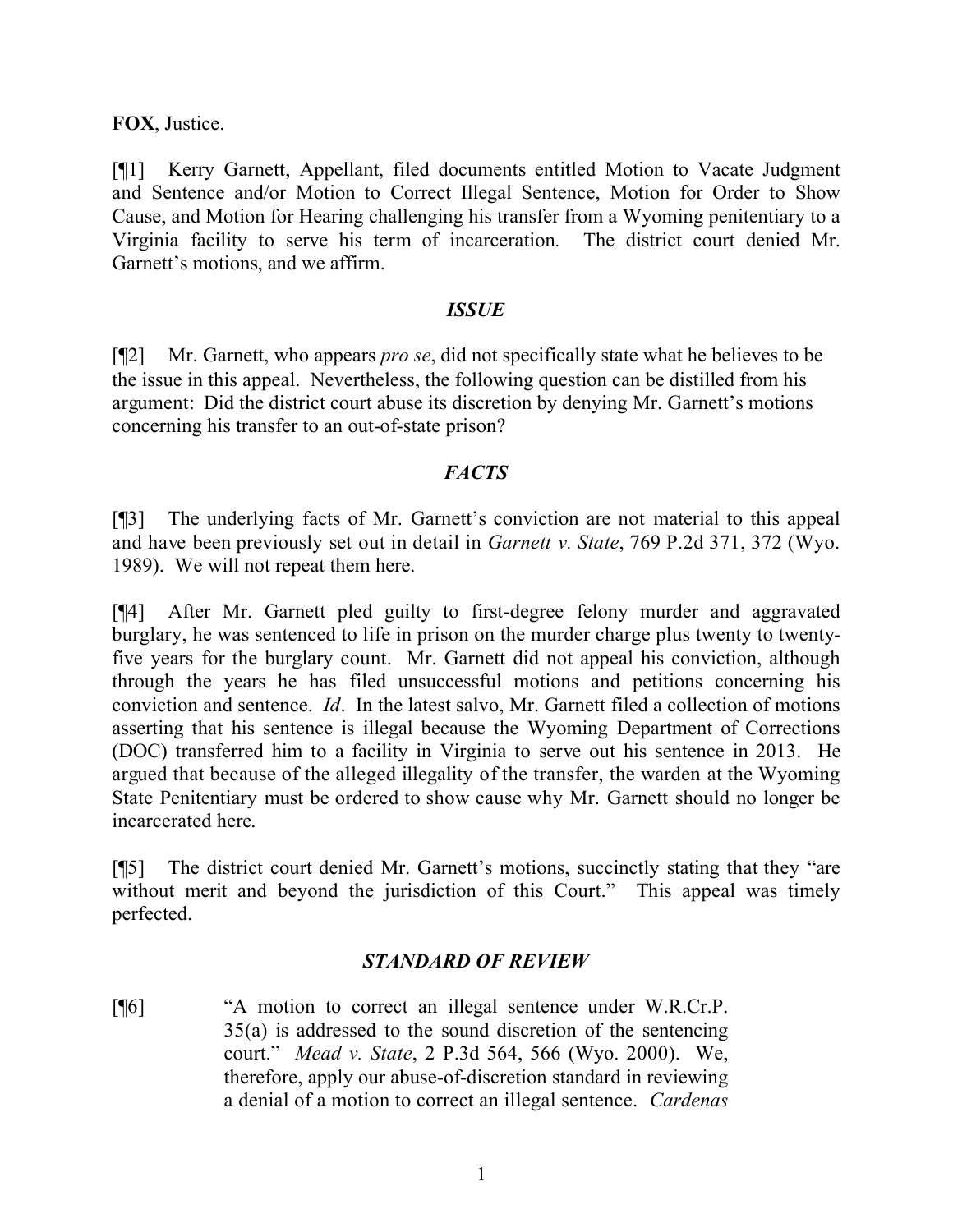*v. State*, 925 P.2d 239, 240 (Wyo. 1996). The abuse-ofdiscretion standard of review reaches the question of the reasonableness of the trial court's choice. *Griswold v. State*, 2001 WY 14, ¶ 7, 17 P.3d 728, 731 (Wyo. 2001). Judicial discretion is a composite of many things, among which are conclusions drawn from objective criteria; it means exercising sound judgment with regard to what is right under the circumstances and without doing so arbitrarily and capriciously. *Id.*

*Martinez v. State*, 2002 WY 10, ¶ 7, 39 P.3d 394, 396 (Wyo. 2002).

#### *DISCUSSION*

[¶7] A district "court may correct an illegal sentence at any time." W.R.Cr.P. 35(a). "[A]n illegal sentence is one that exceeds statutory limits, imposes multiple terms of imprisonment for the same offense, or otherwise violates constitutions or the law." *Gould v. State*, 2006 WY 157, ¶ 25, 151 P.3d 261, 268 (Wyo. 2006) (internal quotation marks omitted). The Court's "inquiry under Rule 35 focuses on the sentence itself, not upon the State's actions in executing the sentence." *Id.* Mr. Garnett challenges the way in which the State has executed his sentences, not their legality, and thus his transfer to Virginia does not constitute an illegal sentence. The district court did not abuse its discretion when it denied his motion to correct illegal sentence.<sup>1</sup>

#### *CONCLUSION*

[¶8] The district court's order is affirmed.

 $\overline{a}$ 

 $1$  Mr. Garnett's Motion for Order to Show Cause is not a post-conviction motion authorized by statute or rule and was properly dismissed by the district court.